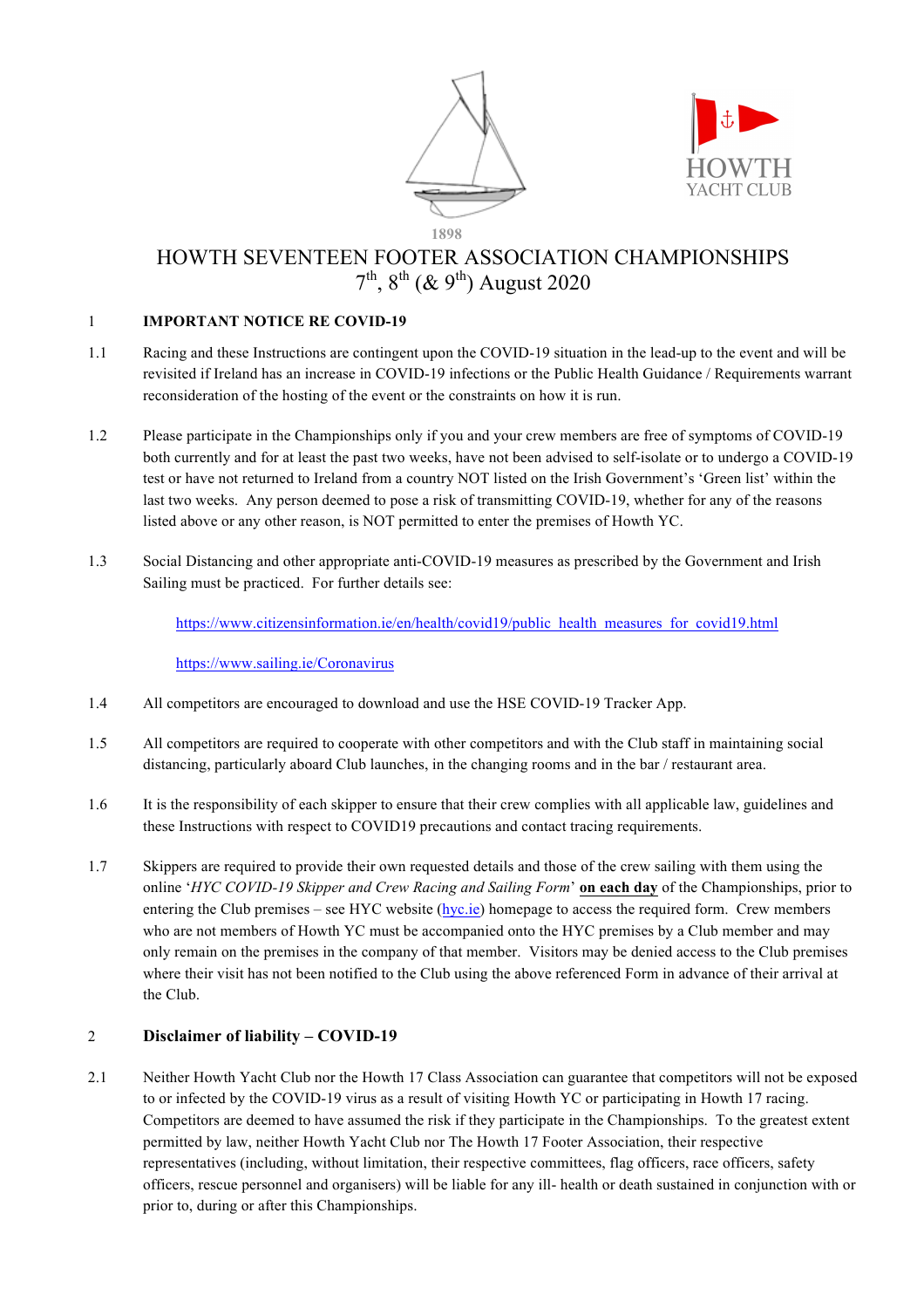# **Sailing Instructions**

# **1. ORGANISING AUTHORITY**

The Howth Seventeen Footer Association Championships 2020 is organised by Howth Yacht Club.

# **2. RULES AND ELIGIBILITY**

The event will be governed by the current Racing Rules of Sailing (RRS), the Irish Sailing prescriptions, the Class Rules, the sailing Regulations of Howth Yacht Club (where relevant), these Sailing Instructions and any changes thereto.

#### **3. ALTERATIONS TO SAILING INSTRUCTIONS**

Any change to the Sailing Instructions, including any change to the schedule of races, will be posted on the notice board located in the archway beside the Howth Yacht Club Marina Office not less than two hours before the scheduled start of racing on the day it will take effect (except as allowed by SI 6). An intention to race on Sunday, August  $9<sup>th</sup>$  will be posted by 20.00 hours on August  $8<sup>th</sup>$ .

## **4. SCHEDULE OF RACES**

Races are scheduled as follows:

| Date              | Warning Signal                  | Low Water   |
|-------------------|---------------------------------|-------------|
| Fri. $7^h$ August | 18.55 hrs                       | $20:28$ hrs |
| Sat. 8th August   | $10.30$ hrs                     | $08:59$ hrs |
| Sun. $9^h$ August | As decided by the Race Officer. | $09:39$ hrs |

A maximum of 4 races are scheduled for Saturday. Races started from the Committee Vessel will be held back to back. For the second and subsequent race each day, the making of repeated sound signals will signify an intent to display a Warning Signal not less than 1 minute later.

Two races shall constitute the Championship. Should there be fewer than two races completed by Saturday evening, there shall be racing on the Sunday, conditions permitting, to bring the total number of races completed up to at least two. One discard shall be allowed when four races have been completed.

#### **5. RACING AREA**

The race area will be in the normal racing waters for HYC club races.

#### **6. COURSES**

The race scheduled for Friday evening shall be a normal Club course selected from the current HYC Tuesday Pier Start course card, with an East Pier start and finish. (See Howth Yacht Club Sailing Regulations and current Course Card). Topsails are not permitted for the Friday Race.

A maximum of 4 races are scheduled for Saturday, sailed on either Windward /Leeward or Triangular/Olympic type courses with a Committee Vessel start and finish. The course shall be Start –1-2-3-1-2 – Finish (2 rounds), unless shortened.

Triangular/Olympic courses shall be Start – 1-2-3-1-3-1-2-3, unless shortened.

The flying of International Code Flag "W" from the Committee Vessel will signal Windward/Leeward courses. The flying of International Code Flag "O" from the Committee Vessel will signal Triangular/Olympic courses. See Appendix A Races will be sailed 'back to back'.

The course for any race or races to be held on Sunday  $13<sup>th</sup>$  will be decided by the Race Officer. A course may be either a normal club course with an East Pier start and finish or it may be a Windward/ Leeward or Triangular/Olympic course as described above. The Race Officer will post the information on the Official Notice Board not later than 90 minutes before the scheduled time of the first Warning Signal and may notify the fleet on VHF channel 77.

Where any race is being sailed using a Pier Start course selected from the HYC Course Card, the start and finish lines shall be as per that Course Card, unless a race is shortened at a mark of the course.

#### **7. SHORTENING COURSE** (Committee Vessel Starts)

The course may be shortened for any reason at the discretion of the Race Officer in accordance with RRS 32.2. If a race is to be shortened to finish at the start/finish line rather than at a mark of the course, it will be signalled by displaying code flag 'F' from a RIB stationed close to any mark on the course, accompanied by repeated sound signals. When the 'F' signal is made in the vicinity of Marks 1 and 2, then Mark 2 shall be the last mark rounded. After rounding the mark at which the "F" signal is displayed, boats shall sail directly from the mark to the start/finish line and cross it from the direction of the last mark rounded. This changes the RRS Race Signals.

#### **8. STARTING AND FINISHING LINES** (Committee Vessel starts)

The Starting line will be between the red and white pole (or main mast) on the Committee Vessel and an Outer Distance Mark, an Orange Pillar, which shall be left to port when starting.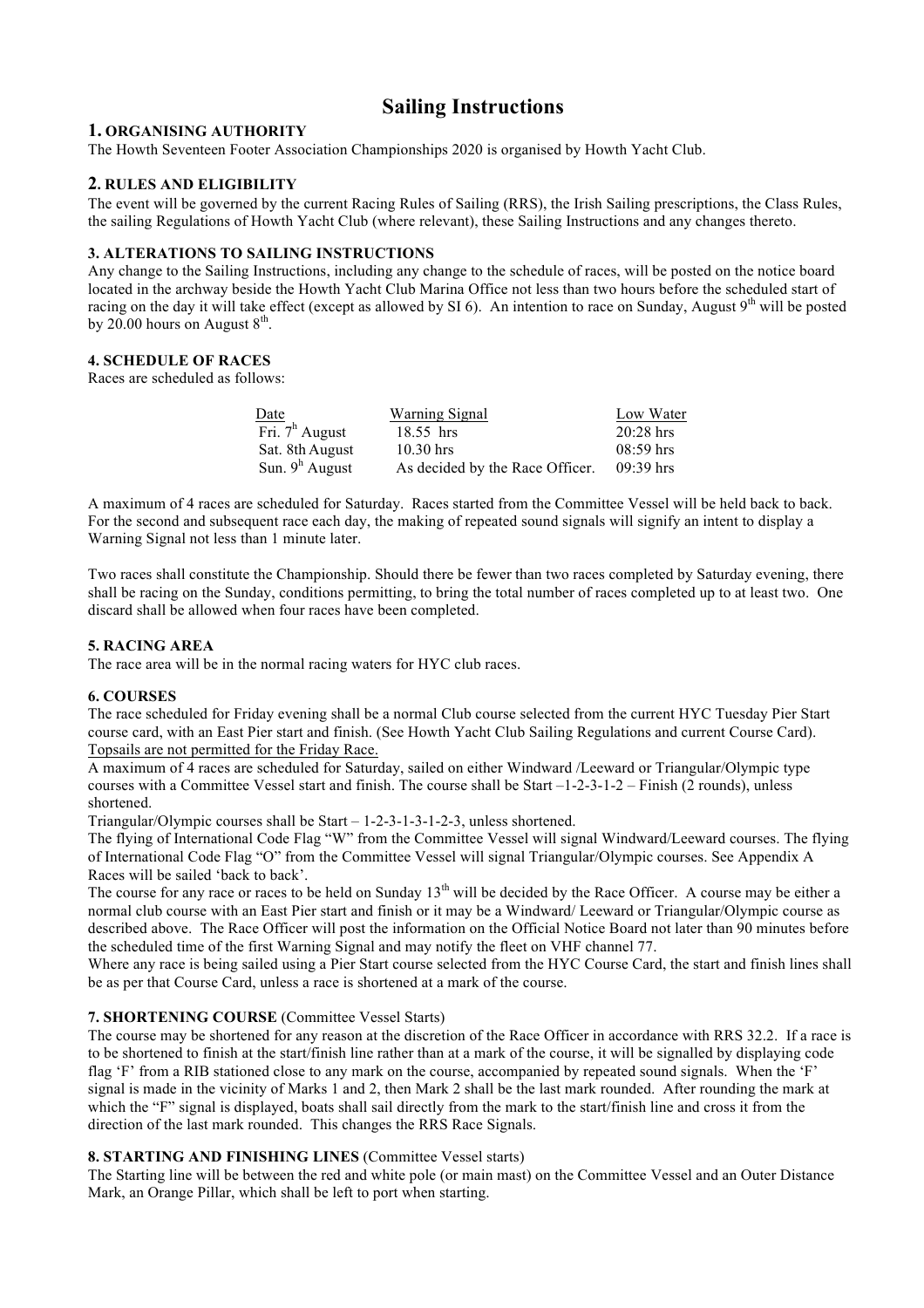Except when a race is shortened at a mark of the course, the Finishing line will be between the red and white pole (or main mast) on the Committee Vessel displaying a blue flag and the Outer Distance Mark, a red (cherry) buoy. In the event of a RIB being used to finish a race, the line shall be from a vertical staff on the Vessel marking one end of the line. Note. The Start Mark for the next race may be laid at the time of the finish.

# **9. STARTING PROCEDURE**

The starting procedure shall be as per RRS 26 with a five minute sequence. The class flag will be IC flag 'C'. A boat starting later than 10 minutes after her starting signal will be scored DNS, Did Not Start. This changes RRS A4.1. & A5.

## **10. MARKS** (Committee Vessel Starts)

Black inflatable marks will be used for marks 1, 2, and 3, an Orange inflatable as the Outer Distance Mark for starting and a Red/Orange (Cherry) buoy as the Outer Distance Mark for finishing.

## **The Race Committee may relocate marks during a race without signalling a change in course. This changes RRS 33.**

# **11. TIME LIMIT**

The time limit for the Friday evening race shall be 20.45 hrs and, provided a boat completes the course and finishes within the time limit, it shall be extended by 15 minutes for subsequent finishers. For the Saturday/Sunday races, the time limit shall be 90 minutes. Any boat that does not finish within 15 minutes of the first boat to complete the course and finish will be scored DNF. This changes RRS 35.

# **12. PROTESTS AND PROTEST TIME**

In addition to the obligations in RRS 61, protesting boats shall, immediately after finishing, inform the Race Committee on the Finishing Vessel of the sail number(s) of boats protested against. Protests shall be submitted on a form available from the Race Office and all protests shall be delivered to the Race Office within the Protest Time. A schedule of Protest Hearings will be posted on the Official Notice Board as soon as practicable each day.

Protest Time limit will be 2 hours after the last boat finishes the last race of the day. The closing time for protests will be displayed on the Official Notice Board. Where the parties to a protest are available and willing to commence the hearing before the expiry of the time limit, the Protest Committee shall, if feasible, facilitate early commencement of the hearing.

# **13. SCORING**

The scoring system shall be as per RRS Appendix A4.1- Low Point System except that A4.2 is replaced by the wording of A9 from  $(1<sup>st</sup> line)$  ...... "a boat that came to the starting area but did not start, did not finish, retired after finishing or was disqualified shall be scored points for the finishing place one more than the number of boats that came to the starting area. A boat that did not come to the starting area shall score one point more than the number of boats entered for the Championship."

#### **One discard shall apply when four races are completed.**

#### **14. PENALTIES SYSTEMS**

RRS 44.1 (Taking a penalty) is changed so that the Two-Turns Penalty is replaced by the One-Turn Penalty.

#### **15. COMMUNICATION**

The Race Officer may communicate with competitors on **VHF Channel 77.**

# **16. LIABILITY**

Competitors participate in the regatta entirely at their own risk. See rule 4, Decision to Race. No responsibility shall be accepted by Howth Yacht Club or its respective officers, committee members servants or agents nor any sponsor, nor those officials or members connected with the Championships for any loss, damage or claim of whatever nature however arising or caused in connection with the participation in or intended participation in this regatta.

Competitors participate entirely at their own risk; see Fundamental Rule 4, Decision to Race and the ISA Safety Booklet. The wearing of suitable personal flotation devices in all boats is compulsory.

# **17. INSURANCE**

Each participating boat must be insured with valid and adequate third-party liability insurance.